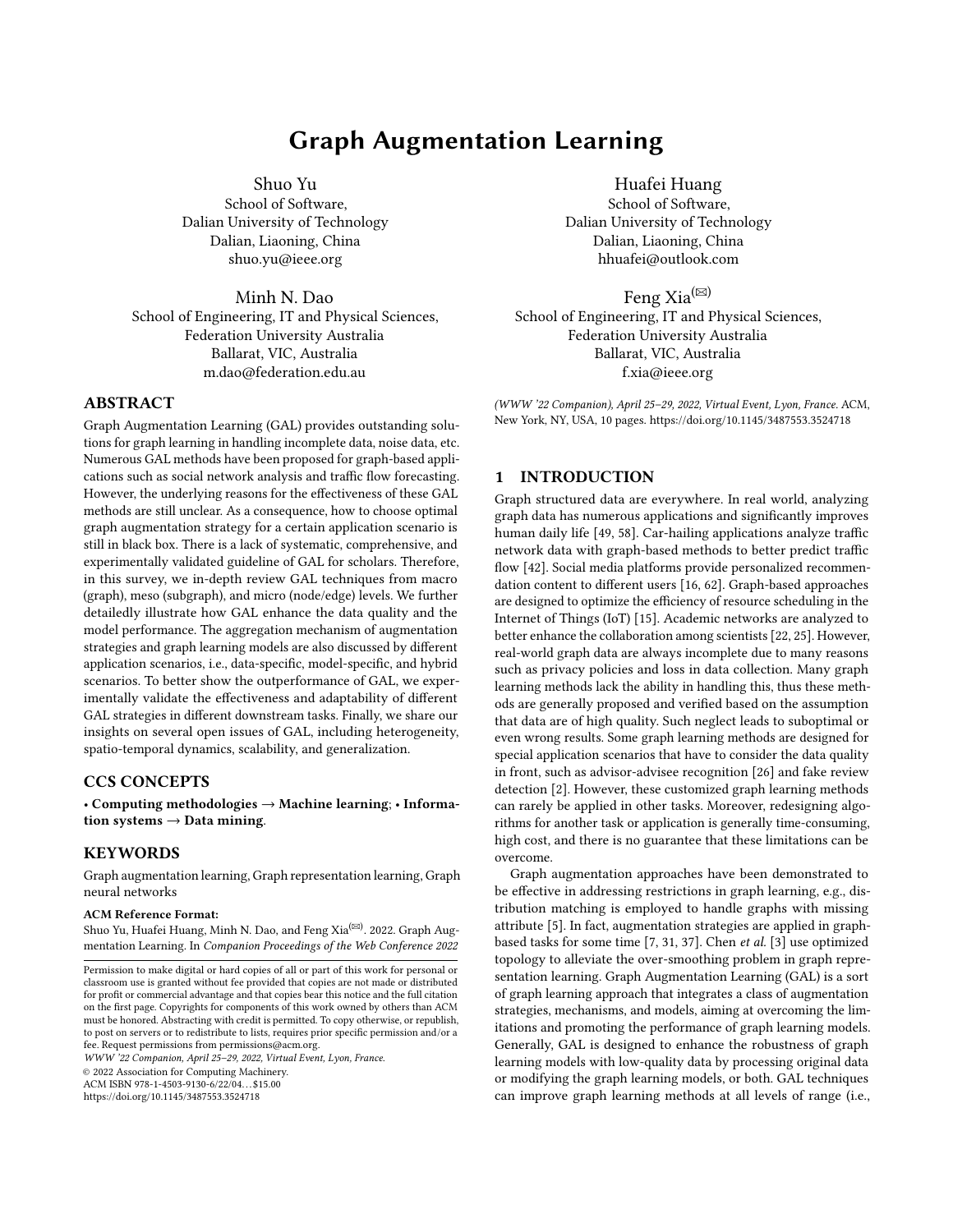nodes, edges, and graphs), thus achieving big progress in different graph learning applications.

Despite the extensive applications of GAL, the question of what scenario GAL techniques should be employed, and what GAL techniques are applicable, needs to be explored in depth. Unfortunately, there is no systematic, comprehensive, and experimentally vali-dated guideline survey to refer to. Liu et al. [\[29\]](#page-8-13) and Xie et al. [\[50\]](#page-9-3) summarize the usage of graph self-supervised methods, which is one type of GAL technique, to enhance the performance of graph representation learning. Graph self-supervised method can provide a solution for few labels problem. But it is not the only choice in GAL. Survey papers of non-graph structured data in other domains (such as natural language processing) have provided a systematical view of using data augmentation to increase data diversity [\[8,](#page-8-14) [48\]](#page-8-15), but cases in graph representation learning are still missing.

To better understand the advantages and features of graph augmentation learning, we review the graph augmentation learning approach from two perspectives, i.e., GAL strategies and GAL application scenarios. Firstly, we analyze the main GAL strategies from the perspective of graph hierarchy, i.e., micro (node/edge), meso (subgraph), and macro (graph) levels. Then, we elaborate on how GAL works in different application scenarios. Specifically, we discuss data-specific, model-specific, and hybrid scenarios. In addition, we also implement experiments to show the outperformance of GAL methods in different application scenarios. A github repository of GAL source codes is also built <sup>[1](#page-1-0)</sup>. Detailedly, our contributions are:

- Systematical Augmentation Strategy Introduction: We systematically classify the strategies of existing GAL techniques from three structural levels (node/edge level, subgraph level, graph level) and further illustrate the differences between them through different hierarchies. To the best of our knowledge, this is the first review devoted to GAL.
- Comprehensive GAL Application Description: We give a comprehensive description of the existing application scenarios of GAL. In general, the different application scenarios can be considered as the three categories we have divided into, that are data-specific, model-specific, and hybrid scenarios.
- Verifiable GAL Experiments Guidelines: We perform experiments on GAL in various application scenarios and verify the effectiveness of GAL by comparing the results. We also analyze the experimental results and give further guidance for scholars to choose optimal GAL strategies.

The rest of this survey is organized as follows. In Section [2,](#page-1-1) we give the definition of graph augmentation learning. In Section [3,](#page-1-2) we present the strategies used by GAL from three hierarchy levels, respectively. In Section [4,](#page-2-0) we discuss how GAL methods perform in different graph learning scenarios. We run GAL experiments and give guidelines in Section [5.](#page-6-0) In Section [6,](#page-7-0) we illustrate four open problems of GAL. We conclude the survey in Section [7.](#page-7-1)

## <span id="page-1-1"></span>2 WHAT IS GRAPH AUGMENTATION LEARNING?

As we have illustrated above, GAL can improve graph representation learning results and enhance robustness. Take Graph Convolutional Network (GCN) [\[20\]](#page-8-16) as an example, the process of GAL is defined as Definition [1.](#page-1-3)

<span id="page-1-3"></span>DEFINITION 1 (GRAPH AUGMENTATION LEARNING). For a given graph  $G = \{V, \mathcal{E}, X\}$ , where V is a set containing  $|V|$  nodes,  $\mathcal{E}$  is the set of edges showing the links between nodes, and X is the attribute matrix. GAL technique  $Aug(\cdot)$  aims to learn a mapping function  $\Phi : \Phi(V, \mathcal{E}, \mathbf{X}) \mapsto \mathbb{R}^{\vert V \vert \times d}$  that projects graph nodes to d dimension latent representation Z, where  $\Phi = \text{Aug}(\Phi'), \Phi'$  is the GCN mapping function.

## <span id="page-1-2"></span>3 AN OVERVIEW OF GAL STRATEGIES

In this section, we introduce three kinds of commonly-used augmentation strategies. Augmentation strategies for graph learning can be classified from three categories, i.e., micro (node/edge) level, meso (subgraph) level, and macro (graph) level, which is shown in Figure [2.](#page-3-0) The differences and characteristics of these augmentation approaches are respectively illustrated.

#### 3.1 Micro-level Augmentation Strategies

Micro-level GAL techniques are dedicated to improving the performance of graph learning by focusing on changing subtleties of graphs (e.g., nodes, edges, and attributes). Specifically, DropGNN [\[37\]](#page-8-11) improves the performance of Graph Neural Networks (GNNs) by running multiple experiments independently while dropping nodes randomly. DropEdge [\[38\]](#page-8-17) randomly removes graph edges in message passing mechanism to alleviate over-smoothing. In addition, Dropout [\[39\]](#page-8-18) prevents overfitting through discarding a fixed portion of attributes (or neurons), which has become a widely used method in the field of deep learning. Micro-level GAL techniques have been widely used because the augmentation mechanism is straightforward and easy to realize. Compared to meso and macro level augmentation strategies, micro-level ones are generally in lower computational costs. Meanwhile, implementing micro-level strategies can also achieve satisfying performance. Since such kind of augmentation strategy function on micro-level is not considering graph structures, it can be employed in abundant graphs such as hypergraphs and heterogenous graphs. Accordingly, it has broader applications than the other two kinds, and can effectively improve the robustness as well as generalization ability of models.

#### 3.2 Meso-level Augmentation Strategies

Meso-level GAL techniques, compared with the micro-level one, generally employ path or subgraph information (of target nodes/edges) to enhance graph representation learning. There are some studies using efficient subgraph sampling and computing methods to accelerate meso-level augmentation strategies, thus reducing computational and spatial costs to be affordable. Some studies sample neighbors for each node in the graph, generate low-order subgraph structures, and then execute message passing operations in these subgraphs [\[54,](#page-9-4) [63\]](#page-9-5). Similarly, Yu et al. [\[59\]](#page-9-6) and Xu et al. [\[51\]](#page-9-7) use motifs to effectively capture the higher-order relationship patterns

<span id="page-1-0"></span><sup>1</sup>https://github.com/yushuowiki/awesome-GAL/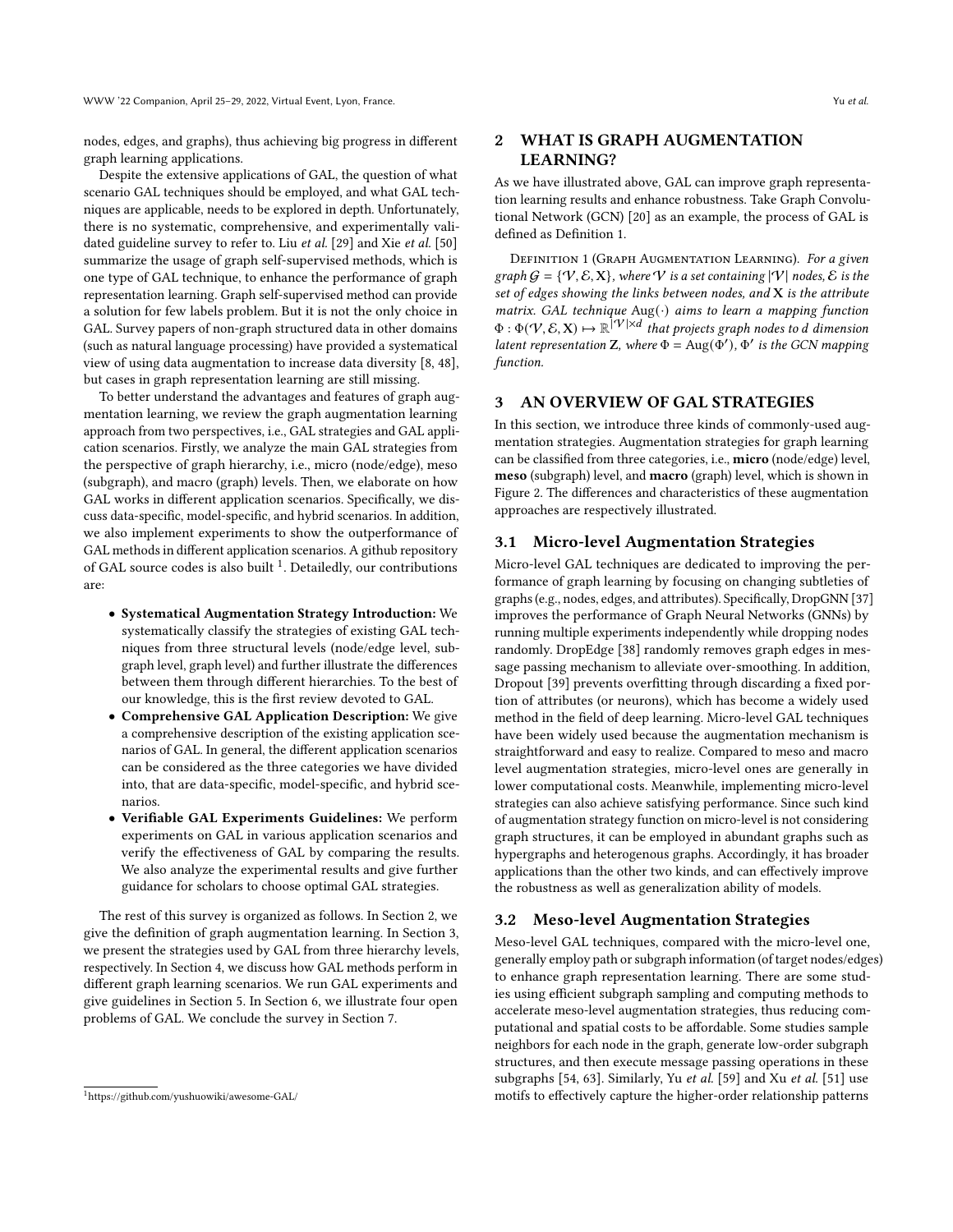

Figure 1: An overall framework for GAL.

in complex networks. GraphCrop [\[46\]](#page-8-19), by pruning the subgraph, removes the massive noise in graphs and achieves better graph classification performance. Compared with micro-level, meso-level GAL techniques pay attention to the wider range of information around nodes in the graph. Subgraph information differs significantly in different kinds of networks. The semantic information of triangle structure is obviously different in social network and traffic network. Therefore, meso-level strategies can extract personalized information in a certain kind of network compared to micro-level ones. On the other hand, the universality is weaker than that of micro-level strategies. As a consequence, this kind of strategy is more popular in recommendation systems and neural language processing.

## 3.3 Macro-level Augmentation Strategies

Macro-level GAL strategies target to improve graph learning methods from a global view. Concretely, macro-level strategy focuses on graph-level modification or other global operations in graph learning. Wang et al. [\[45\]](#page-8-20) use node attribute to construct a K-Nearest Neighbor (KNN) graph, thereby enhancing the model's learning ability without modifying the original graph topology in the graph learning process. At the same time, some studies use joint optimization of multiple highly related tasks to estimate the missing information in a single task [\[17,](#page-8-21) [19\]](#page-8-22), others use pre-training [\[31\]](#page-8-10) to accelerate the learning process. In addition, self-supervised methods [\[40\]](#page-8-23) can be used as another competitive macro-level augmentation strategy.

Moreover, multiple strategies can also be employed together to achieve better performance [\[5,](#page-8-8) [57\]](#page-9-8), because they can integrate different levels of useful information. The common advantages of GAL strategies are summarized as follows.

• Auxiliary: GAL strategies are not newly proposed graph learning methods. Instead, augmentation learning aims to enhance the performance and robustness of graph learning methods.

- Pluggability: GAL strategies rarely modify the original graph learning model architecture and meanwhile achieve meaningful improvements. For a given augmented solution, when removing the augmentation part, the model will also function normally. The ability of the original model to complete downstream tasks will not be totally damaged.
- Generality: The pluggability of GAL strategies determines generality to some extent. Similar graph learning models (such as GCN and GAT) can share the same GAL strategies. As a result, the improvements in augmentation are also similar.

## <span id="page-2-0"></span>4 AUGMENTATION IN GRAPH LEARNING

In this section, we discuss how the GAL outperforms original graph learning methods. Specifically, three different situations are respectively analyzed: (1) GAL for low-quality data, (2) GAL for model limitation, and (3) GAL for both.

### 4.1 GAL for Low-quality Data

Real world data are generally low quality because of various reasons such as data collection loss and privacy protection policies. These data limits the performance of graph learning at the first beginning and generally leads to poor learning results. The majority of existing graph learning algorithms presume that the data is almost anomaly-free and of high quality. However, lost and erroneous overlays are unavoidable during data collection and transmission. Moreover, the graph data naturally contains different degrees of erroneous or noisy information. Once the impact of low-quality data on graph learning tasks is ignored, the optimization process of learning algorithms can easily be hindered or even misled, leading to sub-optimal or even worse results in complex real-world scenarios.

Therefore, GAL techniques need to handle low-quality data while maintaining efficiency and robustness. At present, there have been plenty of studies in Computer Vision (CV) domain to investigate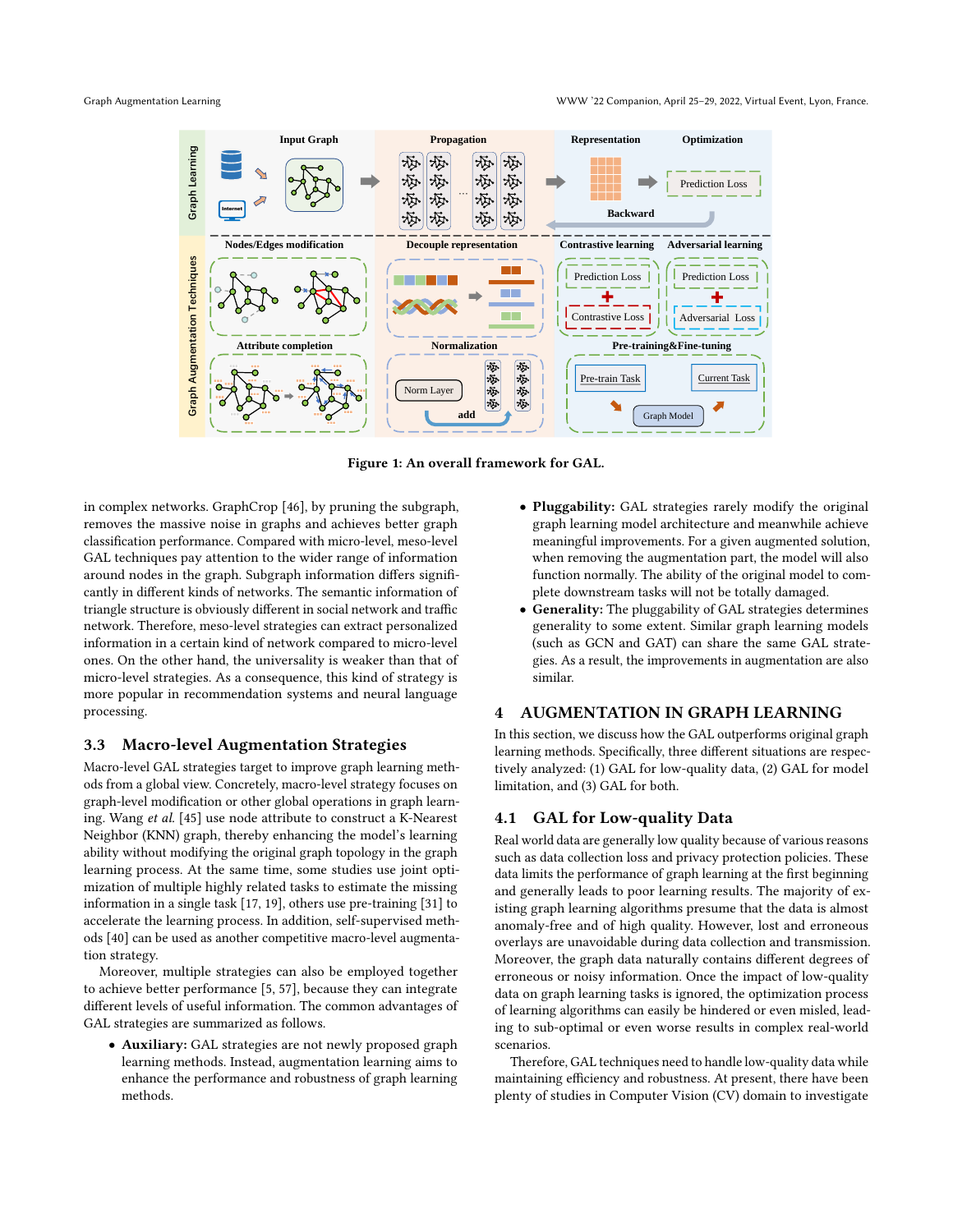<span id="page-3-0"></span>

Figure 2: The overview of augmentation strategies in GAL.

how to overcome low-quality data limitations. But graph data are very different from images, thus few augmentation methods can be employed. Herein, we discuss GAL methods under three main types of data limitations: (1) low-quality node/edge attributes, (2) low-quality graph structures, and (3) few-labeled data.

4.1.1 Low-quality Node/edge Attributes. Attribute is one of the most important factors in graph learning. Attributes can directly reflect the basic information as well as key features of nodes/edges in the graph. Intuitively, the attribute information in the graph data from the web is sometimes partially corrupted or completely damaged, leading to data low-quality problems. Low-quality attributes often lead to bad performance in almost all kinds of graph learning methods. In order to mitigate the negative impact of low-quality data, Chen et al. [\[5\]](#page-8-8) develop a novel GNN using a distribution matching technique for attribute-missing graphs. Experimental results indicate the effectiveness of the proposed method in link prediction and attribute completion tasks. HGNN-AC [\[17\]](#page-8-21) use graph attention mechanism to complete the missing attributes of nodes in heterogeneous graphs, avoiding using previous hand-crafted ways to solve this problem.

4.1.2 Low-quality Graph Structures. A slight change in graph structure can cause significant differences, due to the fact that the data samples are relational to each other. Compared to node attributes, low-quality graph structures pose greater challenges for graph learning. This is because generally connected nodes are regarded to have similar attributes, but not vice versa. Nodes with similar attributes might connect with each other in the further but this is not absolute. Therefore, structural information are usually employed to handle low-quality attribute problem, but attributes may be not that useful in dealing with low-quality structures. It is necessary to denoise the graph structure to extract useful and helpful information correctly.

Nevertheless, modifying or even reconstructing the topology becomes another competitive choice for GAL methods to the graph tasks. Luo et al. [\[32\]](#page-8-24) introduce a denoising network learning to drop edges that are irrelevant to the downstream tasks, thus improving the robustness and generalization capability in GNNs. Zhao et al. [\[64\]](#page-9-9) apply an edge predictor to modify input graphs for better node classification performance. Wang et al. [\[46\]](#page-8-19) obtain various subgraphs by cropping operation and generate information-rich

Table 1: GAL for few-labeled data.

<span id="page-3-1"></span>

|              | <b>Types</b>          | Methods                                         |
|--------------|-----------------------|-------------------------------------------------|
| Supervised   | Pretrain<br>Resist    | [13], [14]<br>[9], [47], [65]                   |
| Unsupervised | Predefine<br>Adaptive | $[56]$ , $[61]$ , $[21]$<br>$[68]$ , [55], [41] |

augmented graphs to expand the training set. In short, by adding and deleting edges, the structural noise of graph data can be eliminated to a proper extent. In this way, graph learning models can achieve better performance with high robustness at the same time.

4.1.3 Few-labeled Data. Though a huge amount of data is easily available in the era of big data, sometimes there is only a small percentage is usable. Since the data labeling cost is too high, labeled datasets are often in limited size. Especially in some special research areas, such as biochemistry and medicine, there is only a small amount of available labeled data. The scarcity of labeled data makes graph learning models inevitable prone to overfitting and poor robustness during the training process. Many approaches have been proposed to overcome the limitations caused by insufficient data, i.e., few-labeled data. In the following, we describe how to use GAL to deal with insufficient data from both supervised and unsupervised perspectives. Specifically, we summarize the existing methods in Table [1.](#page-3-1)

Supervised Methods. In supervised learning settings, when the data amount in the training set is not enough, graph learning methods cannot learn sufficiently in the training process. Moreover, models tend to overfit, leading to poor performance on the test dataset. For few-labeled data, expanding the dataset and enhancing the quality of available data are popular choices. GAL can be used to augment graph data, thus solving the defects caused by data sparsity. "Pre-training plus fine-tuning" is an excellent paradigm in GAL to solve few-labeled data problems. In this process, the model is first trained on abundant data from other relevant domains and then fine-tuned in the target downstream task using only a small amount of data. Hu et al. [\[13\]](#page-8-25) combine node-level and graph-level pre-training and achieve success in molecular property prediction and protein function prediction. GPT-GNN [\[14\]](#page-8-26) employs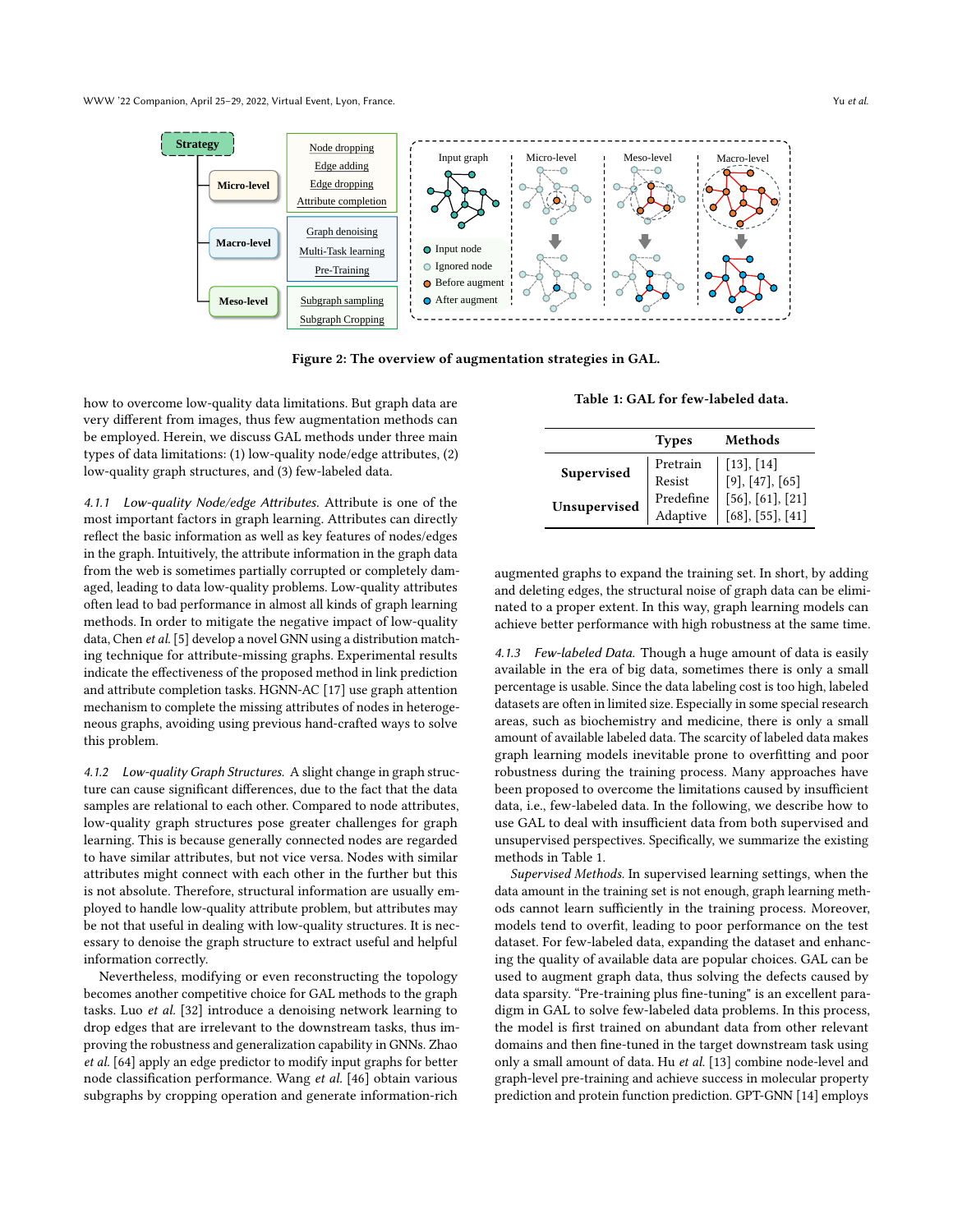self-supervised graph generation to pre-train GNN and applies it in recommender systems. In addition, improving the ability to resist overfitting in model training has become another popular solution choice. Injecting perturbations and noise into the graph, such as adding edges and removing nodes, can increase the diversity of the training data and thus contribute to improving the robustness of the model. TADropEdge [\[9\]](#page-8-27) drops graph edges adaptively based on their weights by graph spectrum-based computation, and improves generalization performance. Wang et al. [\[47\]](#page-8-28) propose three GAL techniques on the graph data by adjusting both the node attributes and the graph structure, thus yielding significant gains for GCN models. There are also exist methods that utilize adversarial training to accomplish data expansion and can be used in large-scale datasets [\[21\]](#page-8-29).

Unsupervised methods. Among the unsupervised learning methods, contrast learning has been successfully prevalent in CV, Natural Language Processing (NLP), and other fields. Graph Contrast Learning (GCL), one of the important GAL techniques, has also received increasing attention. The major idea in GCL is to achieve augmentation by contrasting representations extracted from the same graph in different views. Predefined augmentation strategies are popular in GCL and can represent solutions that are designed in advance. It covers different hierarchical levels (nodes, subgraphs, and graphs) and often uses multiple strategies together, such as falling edges, feature masks, subgraph sampling, and graph diffusion [\[56,](#page-9-11) [61\]](#page-9-12). However, how to choose and design an appropriate GAL becomes a question worth discussing. Moreover, the predefined GAL strategies used in most existing solutions lack flexibility. Therefore, dynamic learning of optimal augmentation strategies during the training process is another hot research issue [\[41\]](#page-8-30). Therefore, adaptive GAL methods [\[55,](#page-9-14) [68\]](#page-9-13), e.g., automatically selecting the optimal combination of augmentation strategies for the currently running task, are becoming more and more popular.

#### 4.2 GAL for Model Limitation

GNNs are successful paradigms of deep learning on graph data, with excellent performance in social networks, traffic networks, etc. GNNs have become prevalent approaches in graph learning. Despite their excellent learning capability, the limitations of GNN models have been emerging. For example, as the layer number increases, the performance of many powerful GNN models does not get better or even degrades in node classification tasks due to over-smoothing. In addition, the message passing mechanism in GNNs borrows from the 1-dimensional Weisfeiler-Lehman (1-WL) algorithm [\[23\]](#page-8-31), which absolutely gives GNNs excellent capabilities, but also makes them unable to distinguish some special isomorphic graphs. Therefore, GNNs expressive power is accordingly limited in many situations. In this section, we discuss how to solve the above problems through GAL methods.

4.2.1 Over-smoothing. As the depth of the model increases, the representations of all nodes in the graph gradually fused and eventually become indistinguishable with iterative message passing. This is the so-called over-smoothing phenomenon, and such a phenomenon generally leads to failure in the task [\[24\]](#page-8-32). To cope with over-smoothing, adding noise to the data or giving regularization terms to the optimization process are effective means.

Table 2: GAL for over-smoothing.

| <b>Types</b> |                                               | Methods                                          |
|--------------|-----------------------------------------------|--------------------------------------------------|
| Locality     | Perturbation<br>Propagation<br>Transformation | $[28]$ , $[30]$<br>[4], [53], [11]<br>[27], [34] |
| Globality    | Subgraph-based<br>Regularization              | $[60]$ , $[67]$<br>$[66]$ , $[3]$ , $[44]$       |

Locality. From a local perspective, we classify the GAL methods into perturbation, propagation, transformation, and subgraph-based methods. To facilitate understanding, we show how propagation and transformation work in graph convolution layer by follows:

$$
a_i^{(l)} = \text{Propagation}\left(\left\{h_i^{(l-1)}\right\} \cup \left\{h_j^{(l-1)} \mid j \in \mathcal{N}_i\right\}\right)
$$
  

$$
h_i^{(l)} = \text{Transformation}\left(h_i^{(l)}\right),\tag{1}
$$

where  $h_i^{(l)}$  represents the feature of node  $i$  in  $l$ -th layer, and  $\mathcal{N}_i$  is neighbor node set from node *i*. Next we introduce these types of above-mentioned methods.

Perturbation, as the name suggests, this sort of method randomly changes the nodes/edges contained in the original graph during the training process, or masks some of the nodes from computation. For instance, Liu et al. [\[28\]](#page-8-33) dynamically add and remove edges based on the graph motif structure to preserve the graph entropy as much as possible. SkipNode [\[30\]](#page-8-34), on the other hand, lets some nodes skip the graph convolution operation in a certain probability, preserving the features for the next use, thus mitigating the gradient vanishing and weight over-decaying issues. Propagation is an important component of convolution on a graph, i.e., the way nodes aggregate neighbors, typically includes direct neighbors or multi-hop neighbors. Some special propagation methods are carefully designed to prevent over-smoothing. GCNII [\[4\]](#page-8-35) aggregates the initial and the previous layer representation to the current layer by adding a residual connection in training. Yang et al. [\[53\]](#page-9-15) then propose graph conjugate convolution based on GCNII. Transformation represents the way how features are transformed in graph convolution and plays a key role in graph learning. Some methods try to solve over-smoothing by improving the graph convolution computation formula. Liu et al. [\[27\]](#page-8-37) successfully increase the model depth by decoupling graph convolution while maintaining performance and avoiding over-smoothing. Scattering GCN [\[34\]](#page-8-38) integrates geometric scattering transforms and residual convolutions to augment conventional GCNs. Subgraph-based method is a type of approach that improves the graph representation learning capability by considering subgraph information. For example, SHADOW-GNN [\[60\]](#page-9-16) samples subgraphs centered on each node in the whole graph and then builds an L-layer GNN operating on subgraph instead of the whole graph. Zhou et al. [\[67\]](#page-9-17) introduce a differentiable group normalization to GNNs, which not only normalizes nodes within the sample group independently but also separates node distributions among different groups to alleviate over-smoothing.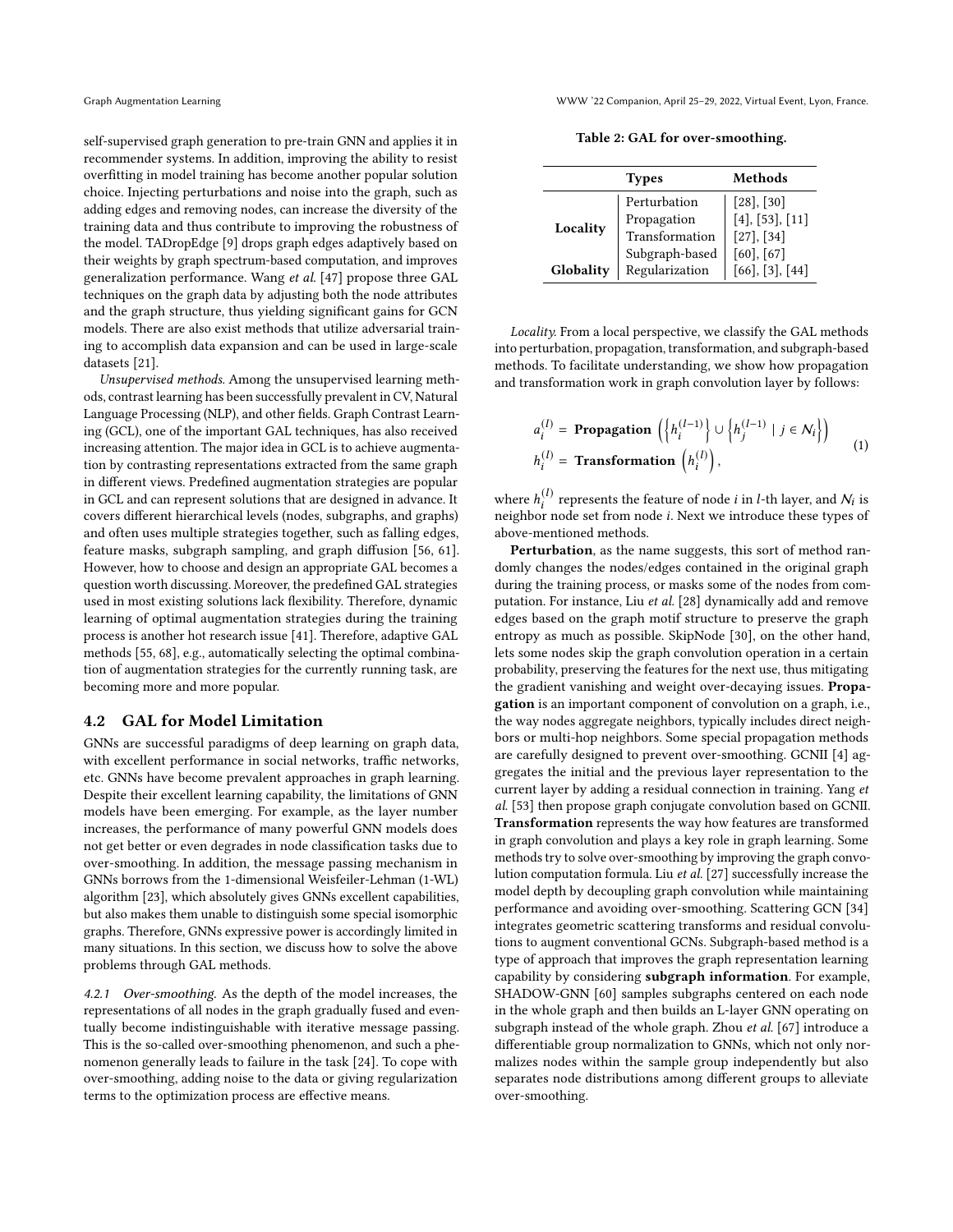Globality. Regularization, which is widely used in machine learning to prevent overfitting, can also mitigate the over-smoothing problem from a global perspective. By adding a regularization term to the loss function in a deep model, the node representations' fast convergence can be prevented. For example, TGCL [\[66\]](#page-9-18) adds a graph contrastive layer guided by topology before the output layer of the GNN model, reducing the negative impact of remote nodes with similar topology features. In addition, Chen et al. [\[3\]](#page-8-12) point out that over-smoothing is caused by an excessive mixture of information and noise, and use a regularization term to increase the received information and decrease the received noise. There are also some studies using other types of GAL strategies. The cause of over-smoothing is regarded as the entanglement of propagation and transformation [\[27\]](#page-8-37). By decoupling these two operations, the model can avoid over-smoothing. In general, most of these approaches mentioned above can be unified as follows:

$$
\mathbf{H}^{l+1} = \sigma \left( \mathcal{T}_1(\mathbf{A}) \mathcal{T}_2(\mathbf{H}^l) \mathbf{W}^l \right)
$$
  

$$
\mathcal{L}_{total} = \mathcal{L}_{rep} + \mathcal{L}_{reg},
$$
 (2)

where  ${\rm A}$  refers to the adjacency matrix,  ${\rm H}^{l}$  and  ${\rm W}^{l}$  are the weight and hidden representation of layer *l*, respectively.  $\mathcal{T}_1, \mathcal{T}_2 \in \mathcal{T}$  represent specifical augmentation strategies like drop node, drop edge or mask feature, etc.,  $\mathcal{L}_{rep}$  denote the representation learning loss, and  $\mathcal{L}_{req}$  is a regularization term to relieve over-smoothing.

<span id="page-5-0"></span>

Figure 3: Two networks that traditional GNNs fail to distinguish.

4.2.2 1-WL. GNN models have limitations in representation ability. Many pieces of research show that GNNs are neural variants of 1-WL, the algorithm used to test whether two graphs are isomorphic. They also show that GNNs do not exceed the expressive power of 1-WL [\[36,](#page-8-40) [52\]](#page-9-19). For instance, WL-based GNNs, such as GraphSAGE [\[10\]](#page-8-41), JKNet [\[6\]](#page-8-42), and GAT [\[43\]](#page-8-43), cannot distinguish the two graphs in Figure [3.](#page-5-0) But the difference can be identified by 1-WL. In this section, we discuss how to improve models through GAL and obtain GNNs with comparable or even better capabilities than 1-WL.

Some GNN algorithms fail to distinguish the two graphs because they use non-injective readout functions (e.g., mean, max, or sum) to transform node information to graph representation, and thus they cannot adapt to complex situations. GAL can be an outstanding choice to tackle this challenge. The approaches of such GALs vary, but most of them have one thing in common, i.e., they improve the way the aggregation and transformation operation in GNNs. In the following, we present how to address the limitations of GNNs' representation ability through GAL techniques.

One feasible attempt is to design an excellent message passing scheme to obtain a GNN model with better performance and to catch up (or outperform) 1-WL in distinguishing non-isomorphic graphs. You et al. [\[54\]](#page-9-4) propose ID-GNN, which is more powerful than 1-WL test. ID-GNN assigns a unique identity to each node, which is used to distinguish the node from other nodes in its neighbors, and the node's identity is taken into account to update the node's embedding during the GNN's message passing process. Maron et al. [\[33\]](#page-8-44) design a simple GNN model that utilizes a multilayer perceptron (MLP) and matrix multiplication, which has a provable 3-WL expressive power while maintaining scalability.

Considering that the GNN model is a variant of 1-WL, one way to improve it is to design a GNN based on  $k (k > 1)$  dimensional Weisfeiler-Lehman ( $k$ -WL), which can be implemented by subgraph-based or local structural augmentation technology. Some studies claim that the reason behind such limitation of GNNs lies in the inability to adequately capture graph topology information. It can be resolved by subgraph sampling and other GAL strategies. These studies usually introduce graph structure information during feature aggregation iteration by comparing WL algorithms and GNNs through theoretical analysis. In particular, Zhang and Li [\[63\]](#page-9-5) propose NestedGNN, which embeds nodes by encoding a rooted subgraph instead of a rooted subtree. NestedGNN is more powerful than message passing GNNs and  $1-WL$ . Inspired by  $k-WL$ , -GNN [\[36\]](#page-8-40) considers multi-scale higher-order graph structures and strictly outperforms GNNs in the ability to distinguish nonisomorphic graphs/subgraphs.

#### 4.3 GAL for Hybrid Scenario

In most cases, low-quality data and model limitation both exist in graph learning tasks. But most current studies are devoted to solving the problem from one perspective. Those studies directed at solving the graph learning model problem are specified in terms of expanding node perceptual field, improving expressiveness, and preventing over-smoothing. However, these works generally consider graph data are perfect, which is impracticable in real scenarios, like bot users and invalid users in social networks. Moreover, there may be insufficient supervised labels in the data, such as drug network data and biomolecular network data. Therefore, in real-world scenarios, the challenges of data and models appear in a mixed manner.

Designing solutions for only one class of problems while ignoring the other one is clearly lacking in generalization, and will eventually lead to suboptimal results. Thus, we need solutions that can solve the model problem and at the same time can accommodate the shortcomings of low-quality graph data. Numerous hybrid scenarios require augmentation techniques, but only a few existing works study such scenarios simultaneously.

In this regard, Jin et al. [\[18\]](#page-8-45) analyze the limitations of Laplace operator in GCN and point out that the operator is not robust to the noise links existing in graph data. Therefore, they design a new operator and integrate it into the existing GCN backbone, to improve the noise tolerance of data and the performance of the model. Normalization technology can accelerate the optimization process and has been widely used in deep learning, especially in the fields of CV and NLP. For graph data, GraphNorm [\[1\]](#page-8-46) successfully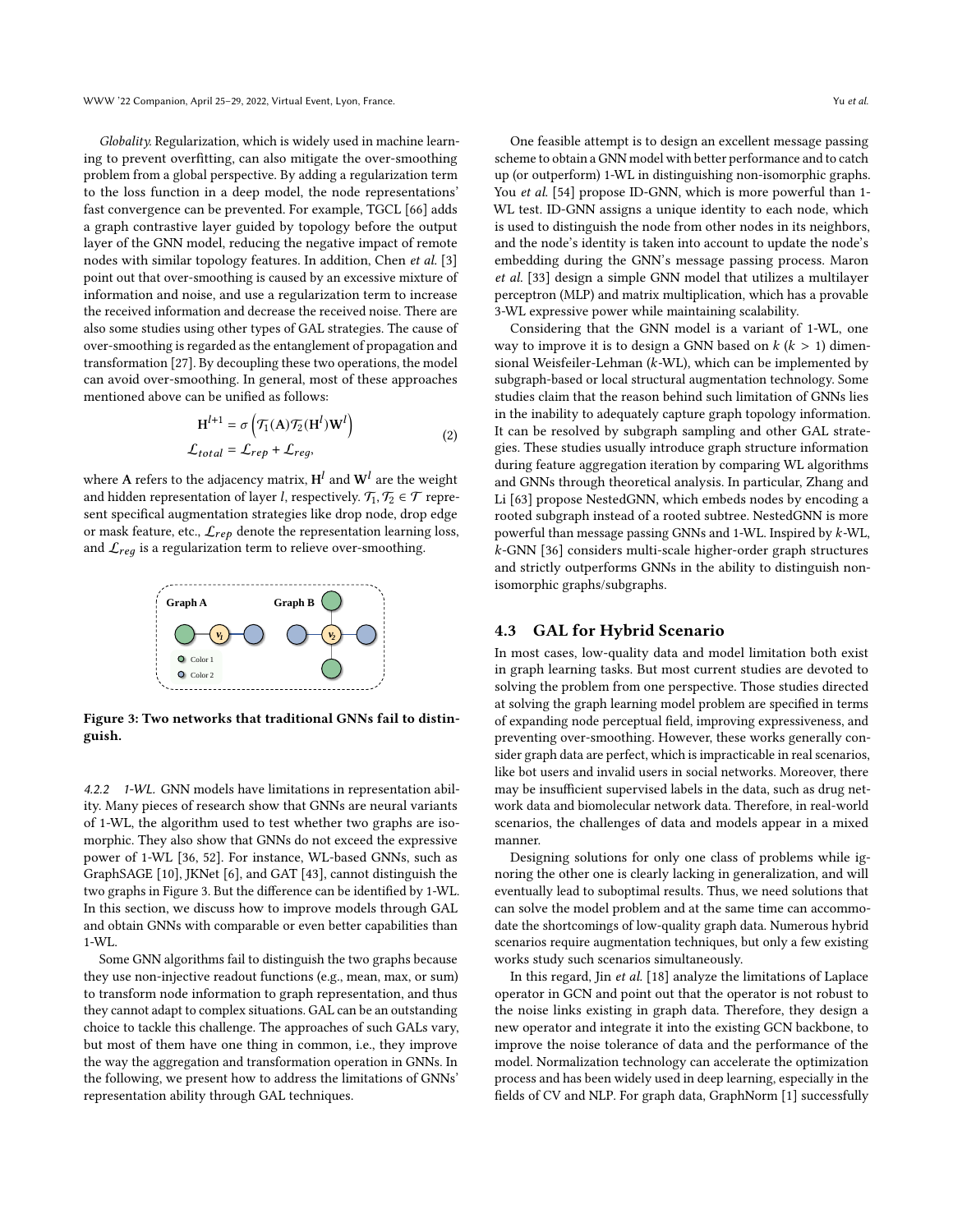<span id="page-6-2"></span>

Figure 4: Graph augmentation learning results in different tasks.

adapts to noise and high variance through processing graph batch in tasks for complex data environments. The generalization ability of the model is also enhanced.

#### <span id="page-6-0"></span>5 HOW TO UNDERSTAND GAL?

In this section, we further verify the performance of GAL techniques and then give sound advice on choosing GAL strategies. We have presented the strategies of GAL from three perspectives in Section [3](#page-1-2) and illustrated that GAL can solve different problems for graph learning in Section [4.](#page-2-0) It is obvious that GAL, as an efficient tool, can remedy the shortcomings of existing graph learning methods in various scenarios. However, there still remain many questions. How to choose GAL strategies in certain applications? How much degree GAL can improve the performance?

Since GAL can overcome the limitations existing in the original graph learning method, More explicitly, GAL can bring a direct experimental performance gain for the task. Therefore, we run experiments with the graph learning approach in each of the scenarios mentioned in this paper and quantitatively evaluate the gains brought by the GAL to the original methods. Afterward, we analyze the experiment results and give guiding suggestions for future researchers on graph augmentation techniques in various scenarios.

For this purpose, we select datasets for performing GAL experiments for mentioned scenarios in Section [4.](#page-2-0) These challenging cases include few-labeled data, low-quality data, over-smoothing, 1-WL limitation, and hybrid scenario, respectively. The dataset used in the experiments are Cora [\[20\]](#page-8-16), ogbn-Arxiv [\[12\]](#page-8-47), ogbg-MOLHIV [\[12\]](#page-8-47), and MUTAG [\[35\]](#page-8-48) as shown in Table [3.](#page-6-1)

In all the experiments, we choose GCN as the original solution, which is widely used in the study of graph learning. After augmentation, we get augmented GCN methods and then use them to run experiments. The results are compared with those output by vanilla GCN. Firstly, in node classification (NC) task (with few-labeled data) we choose the method proposed by Kong et al. [\[21\]](#page-8-29). For the limitation of low-quality data, GAUG [\[64\]](#page-9-9) is implemented. In the graph classification (GC) task, we use NestedGCN [\[63\]](#page-9-5) to augment the GCN in order to cope with the 1-WL capability limitation. For the hybrid case, we apply GraphNorm proposed by Cai et al. [\[1\]](#page-8-46). In addition, for the above four methods, we run them five times

<span id="page-6-1"></span>Table 3: Statistic information of datasets used in the experiments.

| <b>Datasets</b>    | #Graphs | #nodes           | #edges             |
|--------------------|---------|------------------|--------------------|
| ogbn-Arxiv<br>Cora |         | 169,343<br>2,708 | 1,166,243<br>5,429 |
|                    |         |                  |                    |
| <b>Datasets</b>    | #Graphs | Avg. #nodes      | Avg. #edges        |

using different random seeds. Finally, we use DGN [\[67\]](#page-9-17) to handle the over-smoothing problem in node representation.

Figure [4](#page-6-2) shows the results of experiments. FLAG  $^2$  $^2$  augments the features of graph nodes by introducing adversarial perturbations in training. It improves the GNN performance while preventing overfitting due to few-labeled data. For the low-quality data problem, GAUG [3](#page-6-4) proposes an edge predictor that achieves performance improvement by denoising graph edges, i.e., removing noisy edges and adding edges that potentially missing from the original graph. GraphNorm<sup>[4](#page-6-5)</sup> proposes a learnable shift to normalize the node representation in the graph, handles the noise in the graph that cannot be coped with BatchNorm. Such an improvement also avoids the expressiveness degradation caused by the shift operation brought in InstanceNorm and allows the algorithm to converge faster. Nest-edGCN<sup>[5](#page-6-6)</sup> first extracts subgraphs for each node, then learns the subgraph representation, and finally, through a message passing mechanism, gets the graph representation. Such an approach makes it beyond the 1-WL power. DGN <sup>[6](#page-6-7)</sup> takes into account the distribution of different communities in the graph and takes different normalization operations for various communities, thus resist to over-smoothing. Overall, we can see that the task metrics of the backbone are improved after using GAL techniques, which reflects the efficiency of graph augmentation learning.

<span id="page-6-3"></span><sup>2</sup>https://github.com/devnkong/FLAG

<span id="page-6-4"></span> $3$ https://github.com/zhao-tong/GAug

<span id="page-6-6"></span><span id="page-6-5"></span><sup>4</sup>https://github.com/lsj2408/GraphNorm

<sup>5</sup>https://github.com/muhanzhang/NestedGNN

<span id="page-6-7"></span><sup>6</sup>https://github.com/Kaixiong-Zhou/DGN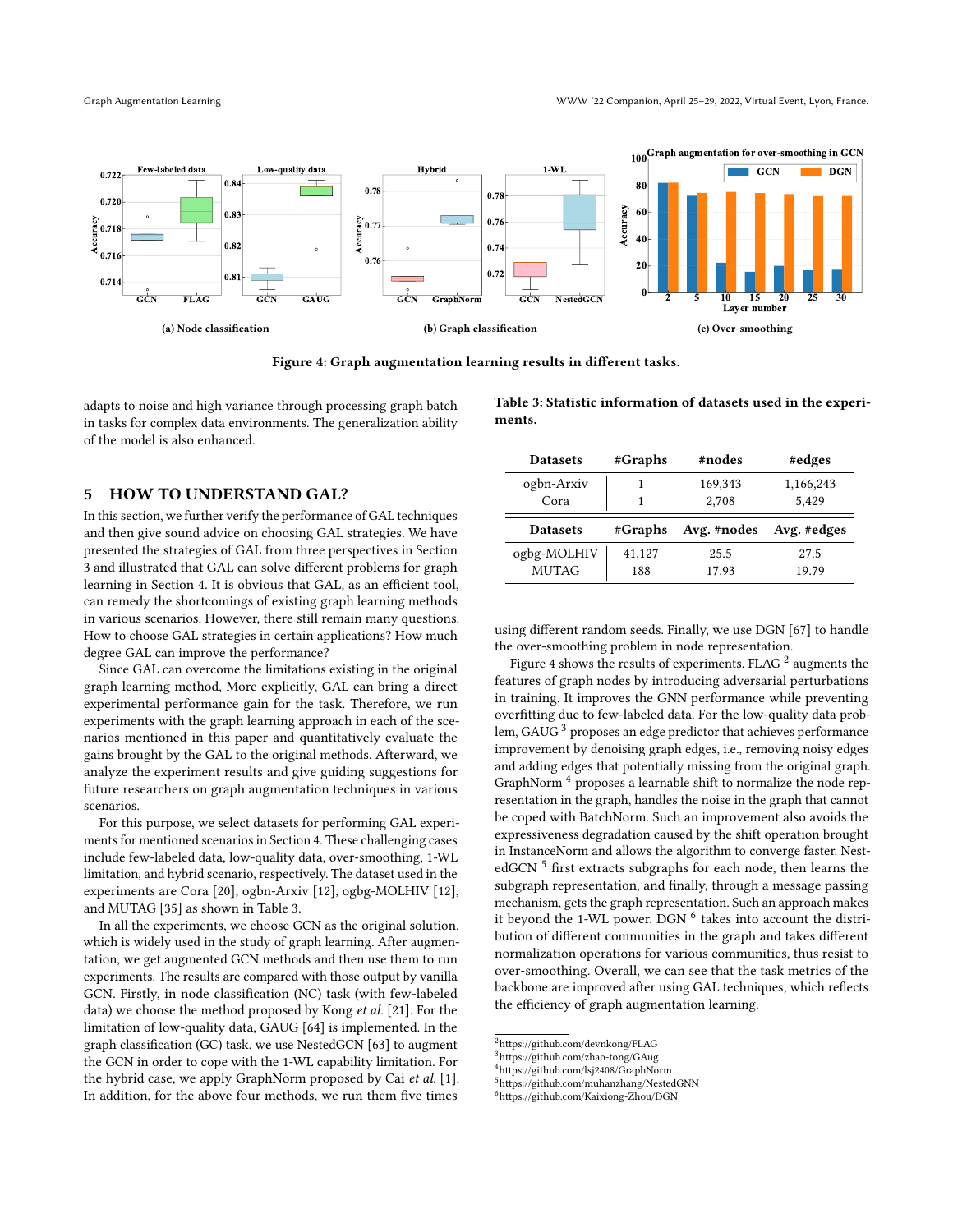The above experimental results reflect that GAL can enhance GNN in different tasks. Here we give guiding suggestions for using GAL technology based on the experimental results and related work.

- Few-labeled data. Training techniques can be employed to compensate for the lack of labeled data, e.g., pre-training plus fine-tuning or contrastive learning. It is also possible to make the model resistant to overfitting by improving its robustness. In addition, adversarial training is a potential direction.
- Low-quality data. Complementing attribute techniques can be used to address the challenge of missing information in graphs. Corrupted graph topology can be repaired by denoising, thus performing well in downstream tasks.
- Over-smoothing. For the over-smoothing problem, it is suggested to add a regularization term to the model, introduce subgraph information, or use decoupled representation learning.
- 1-WL. It is recommended that considering the introduction of identity information or using higher-order structure feature around nodes, which can go beyond the 1-WL representation limitation.

## <span id="page-7-0"></span>6 OPEN ISSUES

Despite existing studies that have made progress in GAL, there still remain many open issues in terms of heterogeneity, spatio-temporal network, scalability, generalization.

#### 6.1 Heterogeneity

Most graph augmentation learning methods focus on homogeneous graphs including augmenting nodes, structural attributes, or models. However, the continuous development of graph learning methods is still difficult to handle the problem of heterogeneity in graph data. Heterogeneous graphs contain a lot more information than homogeneous graphs. Most graphs are heterogeneous such as knowledge graphs and citation networks, so there is of great significance to handle heterogeneity. At present, there is a lack of studies about GAL on heterogeneous graphs. Due to the diversity of types of nodes and edges in heterogeneous graphs, it will be more difficult to study GAL than that on homogeneous graphs. The complexity problems brought by various attributes and the design of augmenting model should be paid more attention to.

#### 6.2 Spatio-temporal Dynamics

Spatio-temporal network is a common graph data type in daily life, such as traffic networks. Data loss or data inaccuracy frequently occur in the process of data collection. The data loss and inaccuracy at one certain single time point will have a negative impact on the downstream task results. Spatio-temporal networks vary over time, the loss and inaccuracy happen every time. As a consequence, the increasing complexity of the data has a significant influence on GAL techniques. Moreover, spatio-temporal networks contain two aspects of time and space. How to balance the augmentation strategies of the two aspects and meanwhile design an effective model remain an open issue.

#### 6.3 Scalability

Large-scale networks are ubiquitous in the real world, consisting of billions of nodes. As a result, graph learning models are generally time-consuming and have unaffordable space complexity. The corresponding problem definitely also exists in GAL, or even worse. In large-scale graphs, as the number of nodes or edges increases, the scale of augmentation data will also increase. But till now, there is no effective parallel solution for GAL. The problem of high cost, the selection of augmentation strategy, and the optimization of augmentation model are the main problems when facing scalability in GAL.

#### 6.4 Generalization

Although GAL approaches have been proved to be effective in many different tasks, most approaches or strategies are designed for specific tasks or datasets. As it is known, graphs are very different in many domains, no matter in scale or structure. The consequence of this is that the generalization of the model is reduced. In GAL, the type and method of augmenting data will affect the effect of model generalization. If datasets and tasks are analyzed ahead of time, more overhead can be incurred. The generalization of the model still lacks theoretical exploration, and the stability of the algorithm also plays an important role in generalization.

#### <span id="page-7-1"></span>7 CONCLUSION

Graph Augmentation Learning (GAL) techniques have received a lot of attention for their outperformance in different tasks. This survey provides a comprehensive overview of GAL techniques. Augmentation strategies are divided into macro, meso, and micro levels, respectively. The survey also summarizes GAL's ability in enhancing the robustness of graph learning models. Specifically, the outperformance of GAL is discussed. Three different situations namely low-quality data, model limitation, and hybrid are analyzed. In addition, this survey demonstrates the positive effects of GAL technologies through comparative experiments. Moreover, guidelines of suitable and feasible GAL strategies for different tasks are also provided. To the best of our knowledge, this survey paper is the first to discuss GAL techniques from such a systematical, comprehensive, and verifiable view.

GAL is a flourishing research field, which still remains many open issues as we have discussed in this survey paper, such as heterogeneity, dynamics, scalability, generalization, etc. Compared with other Euclidean data, the complexity of graph data grows exponentially faster. Low-quality graph data, such as the missing of relations or nodes within graph data, will have a much worse impact on downstream task accuracy than other Euclidean data. Therefore, the significance of GAL should be highly focused, and more efforts should be contributed to GAL as well.

## ACKNOWLEDGMENTS

This work is partially supported by the National Key Research and Development Program of China under Grant No. 2021ZD0112400, and National Natural Science Foundation of China under Grant No. 62102060. The authors would like to thank Yin Peng for his help with the experiments.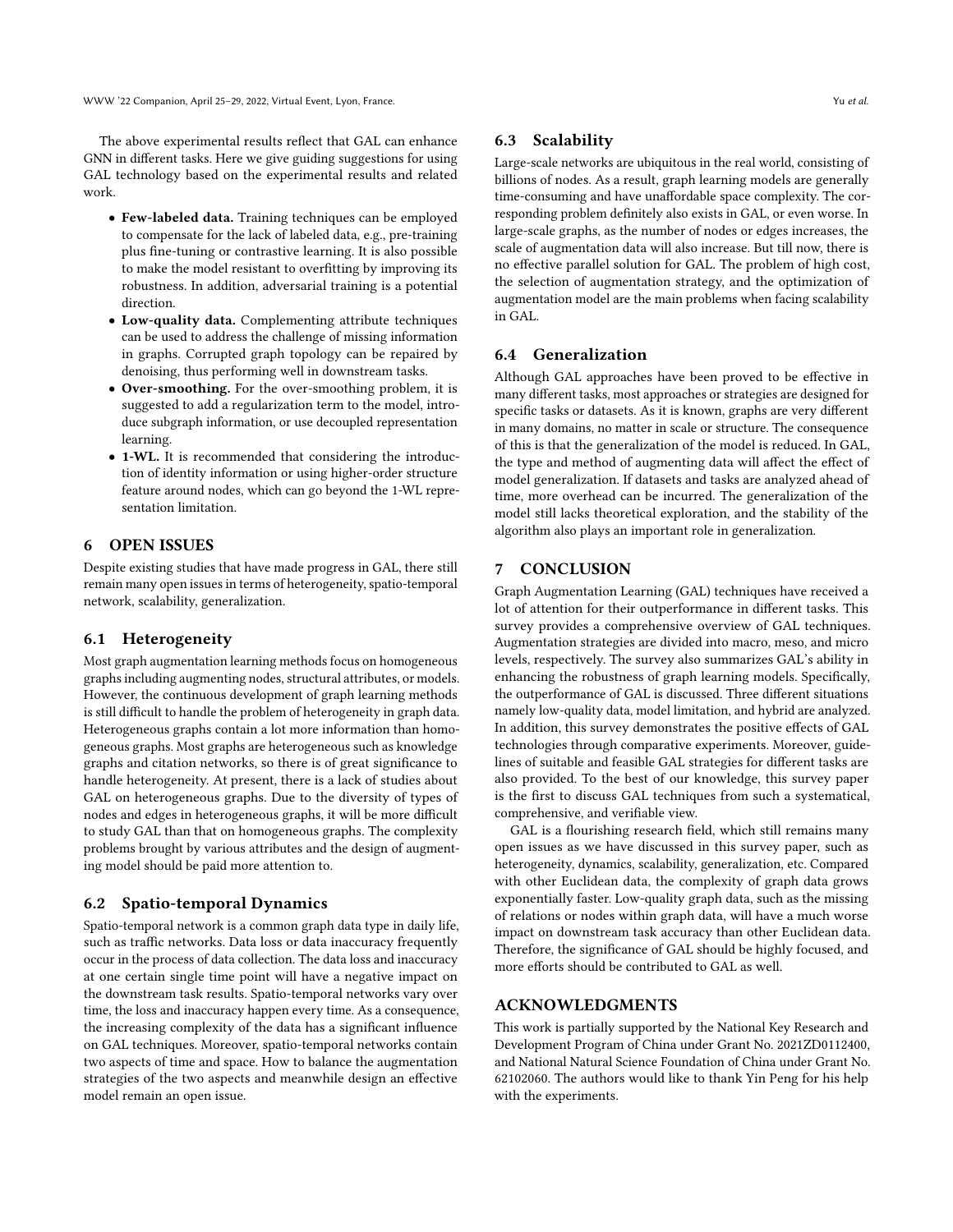Graph Augmentation Learning WWW '22 Companion, April 25–29, 2022, Virtual Event, Lyon, France.

#### **REFERENCES**

- <span id="page-8-46"></span>[1] Tianle Cai, Shengjie Luo, Keyulu Xu, Di He, Tie-Yan Liu, and Liwei Wang. 2021. GraphNorm: A Principled Approach to Accelerating Graph Neural Network Training. In Proceedings of International Conference on Machine Learning, Vol. 139. 1204–1215.
- <span id="page-8-7"></span>[2] Chen Cao, Shihao Li, Shuo Yu, and Zhikui Chen. 2021. Fake Reviewer Group Detection in Online Review Systems. In International Conference on Data Mining Workshops. IEEE, 935–942.
- <span id="page-8-12"></span>[3] Deli Chen, Yankai Lin, Wei Li, Peng Li, Jie Zhou, and Xu Sun. 2020. Measuring and relieving the over-smoothing problem for graph neural networks from the topological view. In Proceedings of AAAI Conference on Artificial Intelligence, Vol. 34. 3438–3445.
- <span id="page-8-35"></span>[4] Ming Chen, Zhewei Wei, Zengfeng Huang, Bolin Ding, and Yaliang Li. 2020. Simple and deep graph convolutional networks. In Proceedings of International Conference on Machine Learning, Vol. 119. 1725–1735.
- <span id="page-8-8"></span>[5] Xu Chen, Siheng Chen, Jiangchao Yao, Huangjie Zheng, Ya Zhang, and Ivor W. Tsang. 2022. Learning on Attribute-Missing Graphs. IEEE Transactions on Pattern Analysis and Machine Intelligence 44, 2 (2022), 740–757.
- <span id="page-8-42"></span>[6] David Duvenaud, Dougal Maclaurin, Jorge Aguilera-Iparraguirre, Rafael Gómez-Bombarelli, Timothy Hirzel, Alán Aspuru-Guzik, and Ryan P. Adams. 2015. Convolutional Networks on Graphs for Learning Molecular Fingerprints. In Proceedings of Conference on Neural Information Processing Systems. 2224–2232.
- <span id="page-8-9"></span>[7] Fuli Feng, Xiangnan He, Jie Tang, and Tat-Seng Chua. 2021. Graph Adversarial Training: Dynamically Regularizing Based on Graph Structure. IEEE Transactions on Knowledge and Data Engineering 33, 6 (2021), 2493–2504.
- <span id="page-8-14"></span>[8] Steven Y. Feng, Varun Gangal, Jason Wei, Sarath Chandar, Soroush Vosoughi, Teruko Mitamura, and Eduard H. Hovy. 2021. A Survey of Data Augmentation Approaches for NLP. In ACL/IJCNLP, Vol. ACL/IJCNLP 2021. 968–988.
- <span id="page-8-27"></span>[9] Zhan Gao, Subhrajit Bhattacharya, Leiming Zhang, Rick S. Blum, Alejandro Ribeiro, and Brian M. Sadler. 2021. Training Robust Graph Neural Networks with Topology Adaptive Edge Dropping. CoRR abs/2106.02892 (2021).
- <span id="page-8-41"></span>[10] William L. Hamilton, Zhitao Ying, and Jure Leskovec. 2017. Inductive Representation Learning on Large Graphs. In Proceedings of Conference on Neural Information Processing Systems. 1024–1034.
- <span id="page-8-36"></span>[11] Ruiqi Hu, Shirui Pan, Guodong Long, Qinghua Lu, Liming Zhu, and Jing Jiang.<br>2020. Going deep: Graph convolutional ladder-shape networks. In Proceedings of AAAI Conference on Artificial Intelligence, Vol. 34. 2838–2845.
- <span id="page-8-47"></span>[12] Weihua Hu, Matthias Fey, Marinka Zitnik, Yuxiao Dong, Hongyu Ren, Bowen Liu, Michele Catasta, and Jure Leskovec. 2020. Open Graph Benchmark: Datasets for Machine Learning on Graphs. In Proceedings of Conference on Neural Information Processing Systems.
- <span id="page-8-25"></span>[13] W Hu, B Liu, J Gomes, M Zitnik, P Liang, V Pande, and J Leskovec. 2020. Strategies For Pre-training Graph Neural Networks. In Proceedings of International Conference on Learning Representations.
- <span id="page-8-26"></span>[14] Ziniu Hu, Yuxiao Dong, Kuansan Wang, Kai-Wei Chang, and Yizhou Sun. 2020. GPT-GNN: Generative Pre-Training of Graph Neural Networks. In Proceedings of ACM SIGKDD Conference on Knowledge Discovery and Data Mining. 1857–1867.
- <span id="page-8-3"></span>[15] Yizhen Jia, Yinhao Xiao, Jiguo Yu, Xiuzhen Cheng, Zhenkai Liang, and Zhiguo Wan. 2018. A Novel Graph-based Mechanism for Identifying Traffic Vulnerabilities in Smart Home IoT. In IEEE Conference on Computer Communications. 1493–1501.
- <span id="page-8-2"></span>[16] Shan Jiang and Hsinchun Chen. 2016. NATERGM: A Model for Examining the Role of Nodal Attributes in Dynamic Social Media Networks. IEEE Transactions n Knowledge and Data Engineering 28, 3 (2016), 729-740.
- <span id="page-8-21"></span>[17] Di Jin, Cuiying Huo, Chundong Liang, and Liang Yang. 2021. Heterogeneous Graph Neural Network via Attribute Completion. In Proceedings of The Web Conference. 391–400.
- <span id="page-8-45"></span>[18] Ming Jin, Heng Chang, Wenwu Zhu, and Somayeh Sojoudi. 2021. Power up! Robust Graph Convolutional Network via Graph Powering. In Proceedings of AAAI Conference on Artificial Intelligence. 8004–8012.
- <span id="page-8-22"></span>[19] Wei Jin, Yao Ma, Xiaorui Liu, Xianfeng Tang, Suhang Wang, and Jiliang Tang. 2020. Graph Structure Learning for Robust Graph Neural Networks. In Proceedings of ACM SIGKDD Conference on Knowledge Discovery and Data Mining. 66–74.
- <span id="page-8-16"></span>[20] Thomas N. Kipf and Max Welling. 2017. Semi-Supervised Classification with Graph Convolutional Networks. In Proceedings of International Conference on Learning Representations.
- <span id="page-8-29"></span>[21] Kezhi Kong, Guohao Li, Mucong Ding, Zuxuan Wu, Chen Zhu, Bernard Ghanem, Gavin Taylor, and Tom Goldstein. 2020. FLAG: Adversarial Data Augmentation for Graph Neural Networks. CoRR abs/2010.09891 (2020).
- <span id="page-8-4"></span>[22] Xiangjie Kong, Yajie Shi, Shuo Yu, Jiaying Liu, and Feng Xia. 2019. Academic social networks: Modeling, analysis, mining and applications. Journal of Network and Computer Applications 132 (2019), 86–103.
- <span id="page-8-31"></span>[23] AA Leman and Boris Weisfeiler. 1968. A reduction of a graph to a canonical form and an algebra arising during this reduction. Nauchno-Technicheskaya Informatsiya 2, 9 (1968), 12–16.
- <span id="page-8-32"></span>[24] Qimai Li, Zhichao Han, and Xiao-Ming Wu. 2018. Deeper Insights Into Graph Convolutional Networks for Semi-Supervised Learning. In Proceedings of AAAI

Conference on Artificial Intelligence. AAAI Press, 3538–3545.

- <span id="page-8-5"></span>[25] Jiaying Liu, Jing Ren, Wenqing Zheng, Lianhua Chi, Ivan Lee, and Feng Xia. 2020. Web of Scholars: A Scholar Knowledge Graph. In Proceedings of International ACM SIGIR Conference on Research and Development in Information Retrieval. 2153–2156.
- <span id="page-8-6"></span>[26] Jiaying Liu, Feng Xia, Lei Wang, Bo Xu, Xiangjie Kong, Hanghang Tong, and Irwin King. 2021. Shifu2: A Network Representation Learning Based Model for Advisor-Advisee Relationship Mining. IEEE Transactions on Knowledge and Data Engineering 33, 4 (2021), 1763–1777.
- <span id="page-8-37"></span>[27] Meng Liu, Hongyang Gao, and Shuiwang Ji. 2020. Towards deeper graph neural networks. In Proceedings of ACM SIGKDD Conference on Knowledge Discovery and Data Mining. 338–348.
- <span id="page-8-33"></span>[28] Xue Liu, Dan Sun, and Wei Wei. 2021. A Graph Data Augmentation Strategy with Entropy Preserving. CoRR abs/2107.06048 (2021).
- <span id="page-8-13"></span>Yixin Liu, Shirui Pan, Ming Jin, Chuan Zhou, Feng Xia, and Philip S. Yu. 2021. Graph Self-Supervised Learning: A Survey. CoRR abs/2103.00111 (2021).
- <span id="page-8-34"></span>[30] Weigang Lu, Yibing Zhan, Ziyu Guan, Liu Liu, Baosheng Yu, Wei Zhao, Yaming Yang, and Dacheng Tao. 2021. SkipNode: On Alleviating Over-smoothing for Deep Graph Convolutional Networks. CoRR abs/2112.11628 (2021).
- <span id="page-8-10"></span>[31] Yuanfu Lu, Xunqiang Jiang, Yuan Fang, and Chuan Shi. 2021. Learning to Pretrain Graph Neural Networks. In Proceedings of AAAI Conference on Artificial Intelligence. 4276–4284.
- <span id="page-8-24"></span>[32] Dongsheng Luo, Wei Cheng, Wenchao Yu, Bo Zong, Jingchao Ni, Haifeng Chen, and Xiang Zhang. 2021. Learning to Drop: Robust Graph Neural Network via Topological Denoising. In Proceedings of ACM International Conference on Web Search and Data Mining. 779–787.
- <span id="page-8-44"></span>[33] Haggai Maron, Heli Ben-Hamu, Hadar Serviansky, and Yaron Lipman. 2019. Provably Powerful Graph Networks. In Proceedings of Conference on Neural Information Processing Systems, Vol. 32. 2156–2167.
- <span id="page-8-38"></span>[34] Yimeng Min, Frederik Wenkel, and Guy Wolf. 2020. Scattering GCN: Overcoming Oversmoothness in Graph Convolutional Networks. In Proceedings of Conference on Neural Information Processing Systems.
- <span id="page-8-48"></span>[35] Christopher Morris, Nils M. Kriege, Franka Bause, Kristian Kersting, Petra Mutzel, and Marion Neumann. 2020. TUDataset: A collection of benchmark datasets for learning with graphs. CoRR abs/2007.08663 (2020).
- <span id="page-8-40"></span>[36] Christopher Morris, Martin Ritzert, Matthias Fey, William L Hamilton, Jan Eric Lenssen, Gaurav Rattan, and Martin Grohe. 2019. Weisfeiler and leman go neural: Higher-order graph neural networks. In Proceedings of AAAI Conference on Artificial Intelligence, Vol. 33. 4602–4609.
- <span id="page-8-11"></span>[37] Pál András Papp, Karolis Martinkus, Lukas Faber, and Roger Wattenhofer. 2021. DropGNN: Random Dropouts Increase the Expressiveness of Graph Neural Networks. In Proceedings of Conference on Neural Information Processing Systems.
- <span id="page-8-17"></span>[38] Yu Rong, Wenbing Huang, Tingyang Xu, and Junzhou Huang. 2020. DropEdge: Towards Deep Graph Convolutional Networks on Node Classification. In Proceedings of International Conference on Learning Representations.
- <span id="page-8-18"></span>[39] Nitish Srivastava, Geoffrey E. Hinton, Alex Krizhevsky, Ilya Sutskever, and Ruslan Salakhutdinov. 2014. Dropout: a simple way to prevent neural networks from overfitting. Journal of Machine Learning Research 15, 1 (2014), 1929–1958.
- <span id="page-8-23"></span>[40] Ke Sun, Zhouchen Lin, and Zhanxing Zhu. 2020. Multi-stage self-supervised learning for graph convolutional networks on graphs with few labeled nodes. In Proceedings of AAAI Conference on Artificial Intelligence, Vol. 34. 5892–5899.
- <span id="page-8-30"></span>[41] Susheel Suresh, Pan Li, Cong Hao, and Jennifer Neville. 2021. Adversarial Graph Augmentation to Improve Graph Contrastive Learning. In Proceedings of Conference on Neural Information Processing Systems.
- <span id="page-8-1"></span>[42] Jing Tao, Pinghui Wang, Xiaohong Guan, and Wenjun Hu. 2017. AL-bitmap: Monitoring network traffic activity graphs on high speed links. Information Sciences 408 (2017), 162–175.
- <span id="page-8-43"></span>[43] Petar Velickovic, Guillem Cucurull, Arantxa Casanova, Adriana Romero, Pietro Liò, and Yoshua Bengio. 2018. Graph Attention Networks. In Proceedings of International Conference on Learning Representations.
- <span id="page-8-39"></span>[44] Petar Velickovic, William Fedus, William L. Hamilton, Pietro Liò, Yoshua Bengio, and R. Devon Hjelm. 2019. Deep Graph Infomax. In Proceedings of International Conference on Learning Representations.
- <span id="page-8-20"></span>[45] Xiao Wang, Meiqi Zhu, Deyu Bo, Peng Cui, Chuan Shi, and Jian Pei. 2020. AM-GCN: Adaptive Multi-channel Graph Convolutional Networks. In Proceedings of ACM SIGKDD Conference on Knowledge Discovery and Data Mining. 1243–1253.
- <span id="page-8-19"></span>[46] Yiwei Wang, Wei Wang, Yuxuan Liang, Yujun Cai, and Bryan Hooi. 2020. GraphCrop: Subgraph Cropping for Graph Classification. CoRR abs/2009.10564 (2020).
- <span id="page-8-28"></span>[47] Yiwei Wang, Wei Wang, Yuxuan Liang, Yujun Cai, Juncheng Liu, and Bryan Hooi. 2020. Nodeaug: Semi-supervised node classification with data augmentation. In Proceedings of ACM SIGKDD Conference on Knowledge Discovery and Data Mining. 207–217.
- <span id="page-8-15"></span>[48] Qingsong Wen, Liang Sun, Fan Yang, Xiaomin Song, Jingkun Gao, Xue Wang, and Huan Xu. 2021. Time Series Data Augmentation for Deep Learning: A Survey. In Proceedings of International Joint Conference on Artificial Intelligence. 4653–4660.
- <span id="page-8-0"></span>[49] Feng Xia, Ke Sun, Shuo Yu, Abdul Aziz, Liangtian Wan, Shirui Pan, and Huan Liu. 2021. Graph Learning: A Survey. IEEE Transactions on Artificial Intelligence